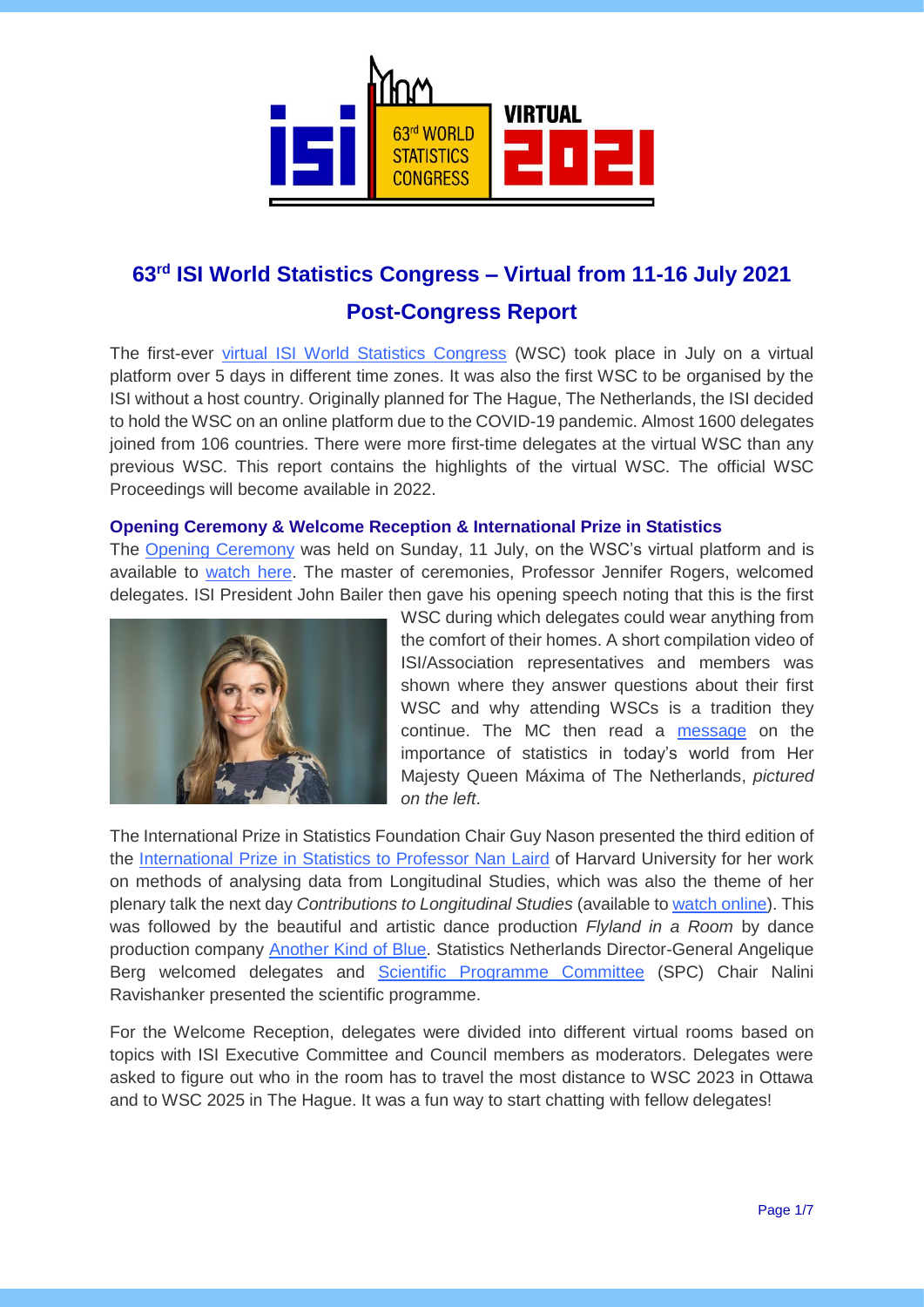*See a variety of images from the Opening Ceremony and Welcome Reception*



# **Scientific Programme**

The Scientific Programme Committee was responsible for the entire scientific programme. The SPC reviewed and scheduled the live and non-live/pre-recorded Invited Paper Sessions (IPS) and Special Invited Sessions (SIPS). It was quite the challenge to bring together the speakers of the live sessions in a time zone that worked for all presenting in a particular session. The Contributed Paper/Poster Sessions (CPS) were also reviewed and developed into a programme by the SPC. The scientific programme can be reviewed on the [WSC 2021 website.](https://isi2021.org/events/isi-world-statistics-congress-2021/index.html) The ISI would like to thank SPC Chair Nalini Ravishanker, SPC Vice-Chair Kees Zeelenberg, SPC Vice-Chair Mark Podolskij and the SPC members for their hard and challenging work on putting together an excellent scientific programme.

| <b>Number of Scientific Sessions</b> |     |
|--------------------------------------|-----|
| <b>SIPS</b>                          | 24  |
| <b>IPS</b>                           | 171 |
| <b>CPS Oral</b>                      | 37  |
| <b>CPS</b> ePoster                   | 50  |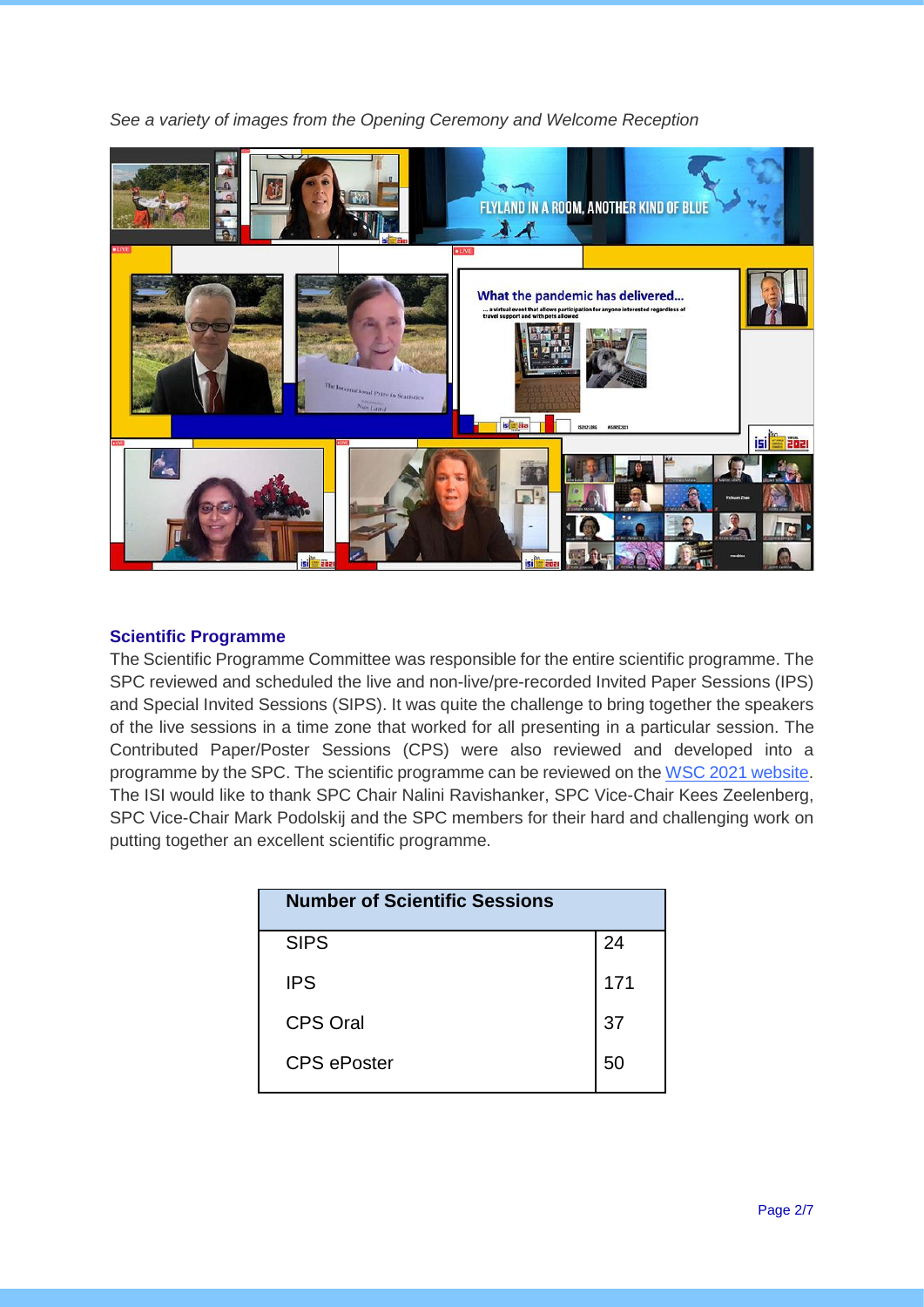### **ISI Young Statisticians' Event**

On Saturday, the day before the Opening Ceremony, the [ISI Young Statisticians Committee](https://www.isi-web.org/community/committees/special-interest-groups?id=257)  held a [virtual event](https://www.isi2021.org/isi-ys-event/index.html) with breakout rooms that each had a different interest with time built in to network. After the breakout sessions, delegates watched an interview with the event's guest of honour ISI President-Elect Stephen Penneck followed by a Q&A session. The YS Committee provides a networking forum for students, post-docs, young researchers and professionals in all fields of statistics, to discuss and share ideas and research with the statistical community at large.

#### **Jan Tinbergen Awards Session**

On Tuesday, 13 July, the winners of the 2021 Jan Tinbergen Awards presented their papers. These biennial awards, named after the famous Dutch econometrician, are for best papers by young statisticians in addressing statistical problems of real relevance in building statistical capacity in countries with limited statistical infrastructure. The first prize winners in Division A, General, Mr. Jie Li and Mr. Qirui Hu from China, presented their paper Prediction Interval of Air Pollutants Concentration by Nonparametric Regression Analysis. The first prize winner in Division B, Statistical Systems, Ms. Mozhgan Taavoni from Iran, presented her paper High Dimensional Generalized Semipaerametric Model for Longitudinal Data.

#### **ISI Committee for Women in Statistics' Networking Event – Sponsor L'Oréal**

On Tuesday, 13 July, the [ISI Committee on Women in Statistics](https://www.isi-web.org/community/committees/special-interest-groups?id=131) (CWS) organised [a networking](https://www.isi2021.org/isi-cws-event/index.html) [event.](https://www.isi2021.org/isi-cws-event/index.html) A short presentation on the aims and work of the CWS was followed by breakout groups. All delegates came back to the main room to share the observations of their breakout groups. The CWS aims to promote and strengthen the representation of women statisticians in the ISI and its Associations; and to help in providing opportunities for women members to assume active and visible roles in the ISI and other statistical associations.

#### **ISI Founders of Statistics Prize – Sponsor Elsevier**

Professor Robert Tibshirani was the recipient of the 2021 ISI Founders of Statistics Prize for his 1996 paper on *Regression Shrinkage and Selection via the LASSO*, published in the Journal of the Royal Statistical Society. Robert Tibshirani is Professor of Biomedical Science and Statistics at Stanford University. His presentation on Tuesday, 13 July, was titled *The Lasso and Sparsity: past, present and future*.



#### **ISI Mahalanobis International Award Session – Sponsor Government of India**

On Tuesday, 13 July, Professor Heleno Bolfarine was posthumously awarded the ISI Mahalanobis International Award. Mrs. Bolfarine accepted the award on Heleno Bolfarine's behalf and spoke at the session. Heleno Bolfarine was Full Professor at the Institute of Mathematics and Statistics at the University of São Paulo, Brazil. The Mahalanobis International Award is sponsored by the Ministry of Statistics and Programme Implementation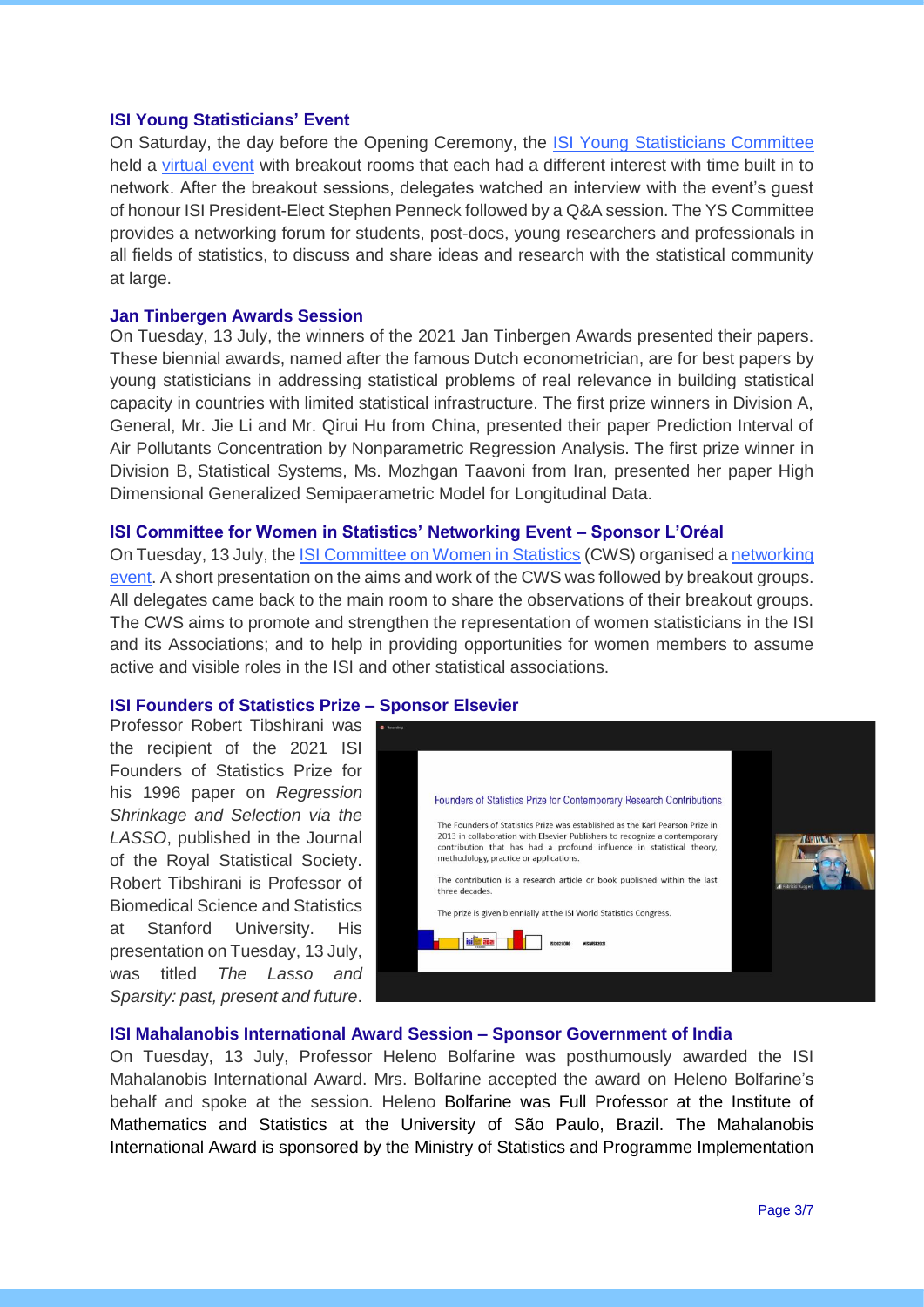of the Government of India. The award recognises an individual for lifetime achievements in statistics in a developing country or region.

## **ISI General Assembly 2021**

The [ISI General Assembly](https://isi2021.org/isi-general-assembly/index.html) took place on Wednesday, 14 July. During the meeting, the ISI President talked about ISI's work of the past two years, including the ISI finances. The Presidents of the ISI Associations presented their own activities for the same period; the ISI Annual Report 2020 was approved; the 64<sup>th</sup> ISI WSC 2023 to take place in Ottawa, Canada, from 15-20 July, was presented.

# **ISI President's Invited Keynote Lecture**

Professor Kerrie Mengersen, *pictured below*, gave her plenary talk *The Origami of Data Science* on Thursday, 15 July, and available to [watch online.](https://www.isi-web.org/news-featured/56-world-statistics-congress-wsc/20698-highlights-from-the-isi-wsc-2021) Many of us know about origami,



Mengersen discussed our attempts at the origami of data science. Although the foundations are statistical, our sculptures require a broad team of experts from the mathematical, statistical and computer sciences, and they need to be appreciated, interpreted, imagined and implemented by domain experts and users. Kerrie Mengersen is Distinguished Professor of Statistics at Queensland University of Technology in the Faculty of Science and

whereby a flat square of paper is folded into a sculpture that inspires appreciation and imagination. In the same way, we might think about origami (or perhaps more accurately 'oridēta') in the context of data science, whereby a data analysis method or computational algorithm is folded into a software product that inspires interpretation and implementation. Kerrie



ISI Vice-President (2021-2025). Kerrie Mengersen's work spans Bayesian statistics, computational statistics, environmental, genetic and health statistics, statistical consulting and

more including citizen science.

### **Authors' Workshop – Sponsor Wiley**

On Thursday, 15 July, the [ISI Author Workshop](https://www.isi2021.org/isi-author-workshop/index.html) took place. During this Author Workshop, Editors-in-Chief from ISI journals provided useful tips and insights on how to get published in their journals: providing information to assist authors in selecting a journal, writing an article, navigating the peer review process and more. A Q&A session with the Editors took place at the end of the workshop. Speakers were: Professor Helen Zhang, Editor-in-Chief Stat/University of Arizona, USA; Professor Fabrizio Ruggeri, Editor-in-Chief ASMBI/CNR IMATI, Milano, Italy; Professor Nalini Ravishanker, Co-Editor-in-Chief *International Statistical Review*/University of Connecticut, USA; Professor Scott Holan, Co-Editor-in-Chief *International Statistical Review*/University of Missouri and US Census Bureau, USA; and Mr. Stephen Raywood of John Wiley & Sons.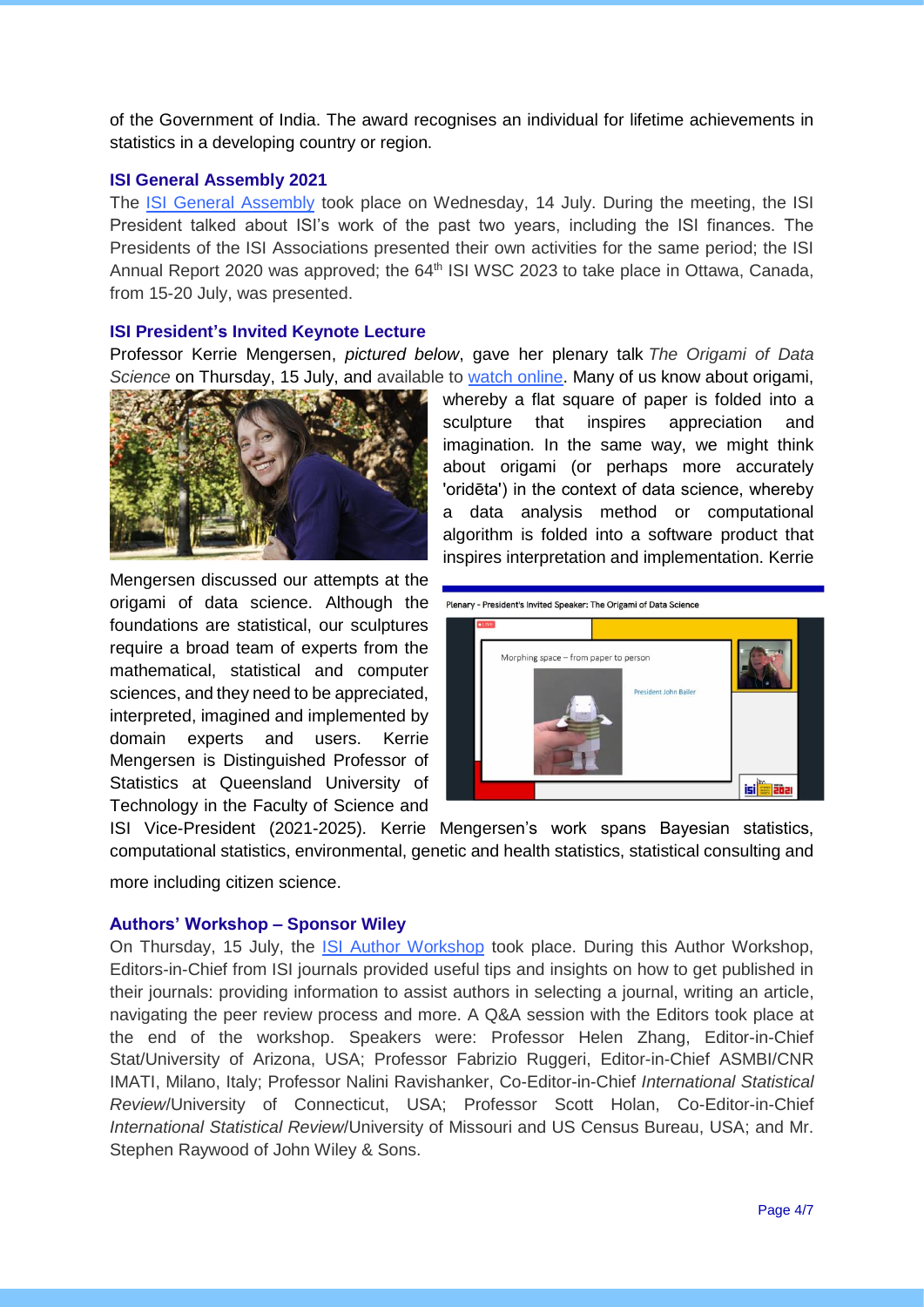# **Closing Ceremony**

The [Closing Ceremony](https://www.isi2021.org/closing-ceremony/index.html) took place on Friday, 16 July, and is available to [watch here.](https://www.isi-web.org/news-featured/56-world-statistics-congress-wsc/20698-highlights-from-the-isi-wsc-2021) Highlights from the WSC-week were shown. ISI President John Bailer, *pictured below*, gave his thanks to the WSC delegates, ISI and Association members, his fellow ISI Executive Committee and Council members, as well as a special thank you to the ISI Permanent Office staff.



Delegates were then informed about future plans from incoming ISI President Stephen

Penneck, *pictured on the right*. A video on WSC 2023 in Ottawa followed. The Chief Statistician of Canada Anil Arora welcomed delegates to join in Ottawa and Mr. Penneck enjoyed speaking to a Canadian High Commission representative in London, who told us more about Ottawa as a city. The Closing Ceremony finished with a final thank you from ISI Director Ada van Krimpen. The virtual platform was promised to remain open for another 30 days post-WSC. The ISI has decided to keep the virtual platform open until 31 December 2021.



### **Awards Brochure and Presentation**

In lieu of a formal Awards Ceremony where we can applaud our awards' recipients, the ISI produced a [brochure](https://www.isi-web.org/images/WSC/2021/wsc-2020-2021-awards-brochure.pdf) and [presentation](https://www.isi-web.org/images/WSC/2021/wsc-2020-2021-isi-and-associations-awards-presentation.pdf) for all delegates to access on the WSC's virtual platform. ISI Awards Coordinator & ISI Vice-President Fabrizio Ruggeri gave a short video introduction (link is included in the presentation). The ISI thanks Professor Ruggeri for his dedicated work for the ISI's awards.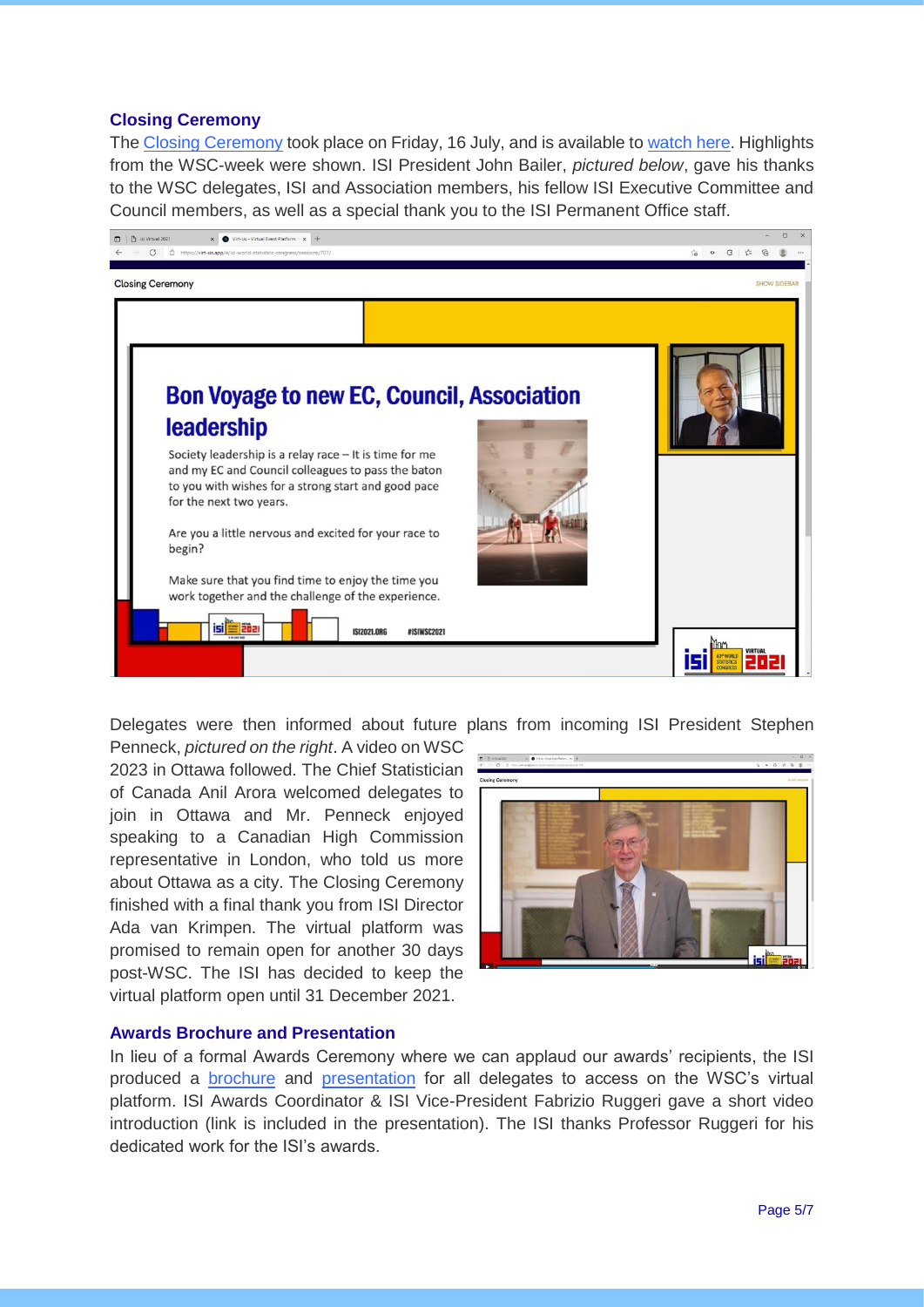### **New Additions: Meet the EC & Data Walks**

There was some benefit to hosting a virtual event. The ISI organised special Meet the EC sessions where delegates could spend 30 minutes or more talking with an ISI Executive Committee member. These special moments were spread out throughout the week and took place in different time zones to afford everyone the opportunity of joining live.

Another special feature was asking delegates to share photographs on the network chat or using social media. We wanted to see where our delegates live. A different theme was announced for each WSC day. A [photo gallery](https://www.isi2021.org/data-walks/) can be viewed on the WSC 2021 website. The themes were:

Day 1: Street Board Names Day 2: Nature Around Us Day 3: Things with Wheels Day 4: Evening Lights Day 5: Street Food

#### **Sponsors**

The ISI is very grateful to the WSC 2021 sponsors. Through their contributions and support, the ISI was able to organise a successful virtual WSC. There were sponsors who were partners in supporting the WSC in general, sponsors who supported specific events, and general advertising. The sponsorship acquisition for the WSC 2021 started in 2019 and was initially planned for the physical congress in the World Forum The Hague. The decision to change the congress format to a fully virtual event was taken in August 2020. All sponsors continued to support the ISI and WSC even as a virtual event. The complete list of sponsors can be found [here.](https://www.isi2021.org/partners-and-sponsors/)

Two sponsors held live workshops during the WSC. The [Esri Workshop](https://www.isi2021.org/esri-workshop/index.html) was about the Power of GIS and Spatial Analysis and was held on Tuesday 13 July. The [IPUMS Data Collection](https://www.isi2021.org/ipums-workshop/index.html)  [Workshop](https://www.isi2021.org/ipums-workshop/index.html) was on How to Access & Use Free Census & Survey Microdata and happened on Thursday 15 July.

The American Statistical Association and Wiley sponsored the registration fees of 53 students from developing and developed countries.

#### **Exhibition**

The Exhibition had its own area in the form of a special page on the congress platform. In this area, the booths were visible in a vertical presentation, numbered and ordered from 1 to 7, with a cover image for each Exhibitor. Visitors could click on the cover image to enter the booth. The booth was an individual page where Exhibitors could log in and customize it with their branding and content, such as videos, images, and downloadable documents (PDFs). The representatives of each Exhibitor were listed on their page and were available for appointments with WSC participants.

The WSC participants were invited to visit the Exhibition via announcements in the WSC emails and social media posts, and during the WSC-week via short promotional films shown before and after the daily opening by the MC.